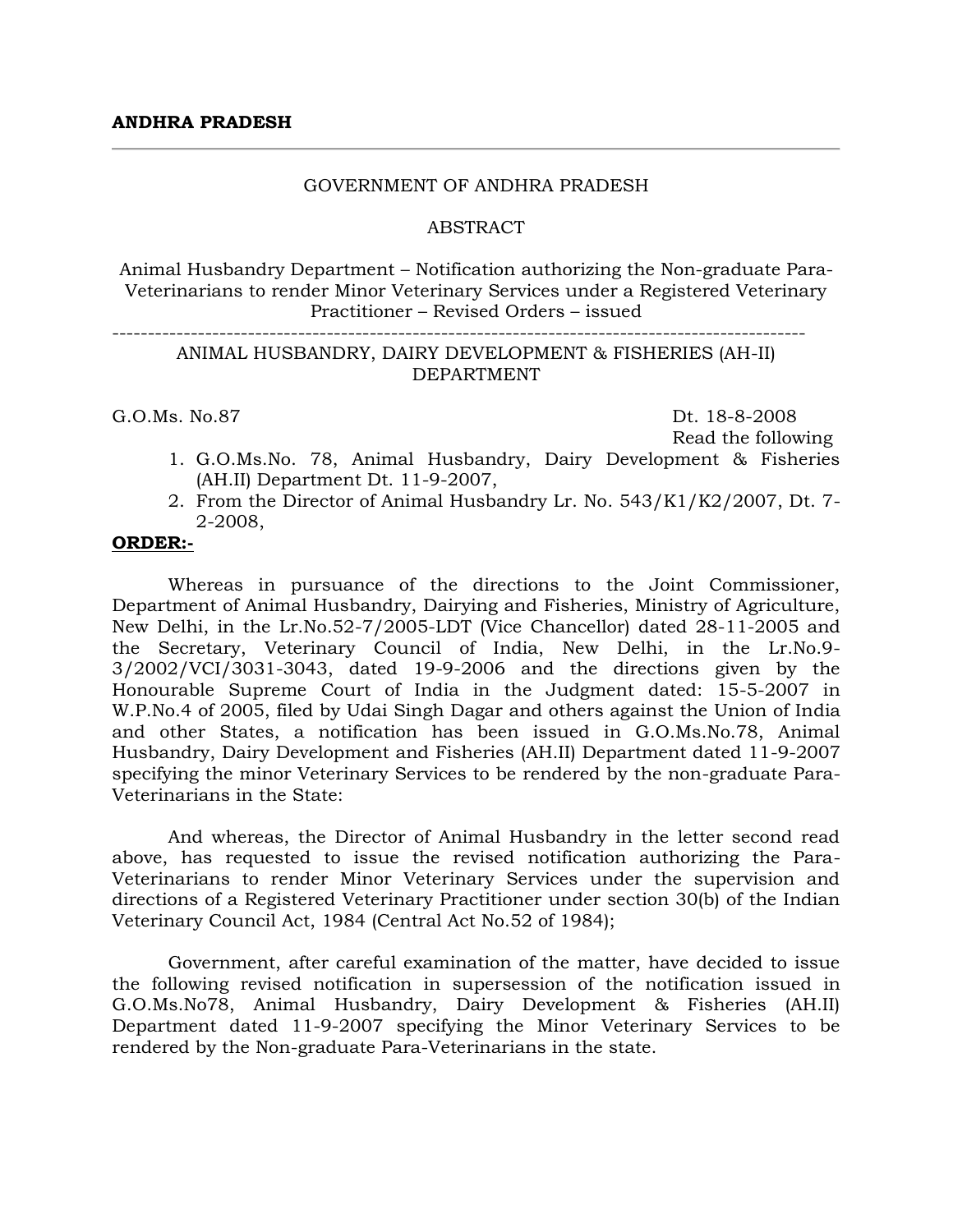#### **NOTIFICATION**

In exercise of the powers conferred by the Explanation to the proviso to clause (b) of section 30 of the Indian Veterinary Council Act 1984 (Central Act 52 of 1984), and in supersession of the notification issued in G.O.Ms.No.78, Animal Husbandry, Dairy Development and fisheries (AH.II) Department dated 11th September, 2007 the Government of Andhra Pradesh hereby specifies the following minor veterinary services to be rendered by the Non-graduate Para-veterinarians in the Government services or in semi-government organizations, under the directions and supervision of a Registered Veterinary Practitioner namely:-

- 1) Preventive health care and disease reporting
- 2) Veterinary First Aid
- 3) Prevention of external and internal parasites
- 4) Non-surgical castration
- 5) All types of Vaccinations of prophylactic treatment
- 6) Compounding and dispensing of medicines

7) Assist Registered Veterinary Practitioner in performing major operations

8) Any other duty assigned by Registered Veterinary Practitioner

This notification comes into force from the date of its publication in the Andhra Pradesh Gazette.

## (BY ORDER AND IN THE NAME OF THE GOVERNOR OF ANDHRA PRADESH)

## N.P. RAMAKRISHNA REDDY SPECIAL SECRETARY TO GOVERNMENT

To

The Commissioner of Printing Stationary with a request to publish the notification in the Andhra Pradesh Gazette and furnish 100 copies to Government

The Director of Animal Husbandry, Hyderabad

Copy to:-

The President, Andhra Pradesh Veterinary Council, Hyderabad The President, Veterinary Council India, New Delhi Advocate-on-Record, A.P. Bhavan, Ashok Road, New Delhi Law (B) Department

## //FORWARDED BY ORDER//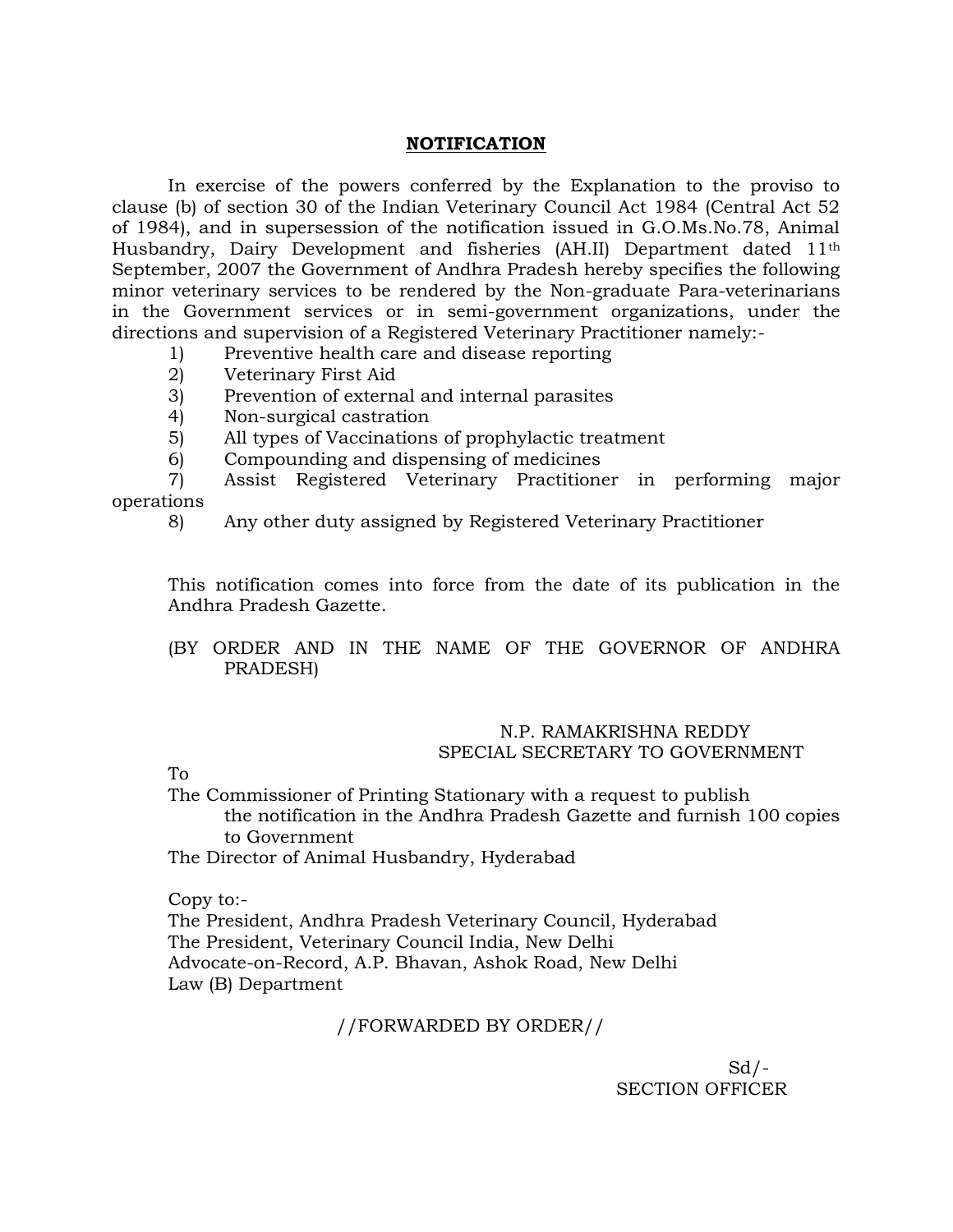# GOVERNMENT OF ANDHRA PRADESH ABSTRACT

Animal Husbandry Department – Notification authorizing the Non-graduate Para-Veterinarians to render Minor Veterinary Services-Orders Issued.

\_\_\_\_\_\_\_\_\_\_\_\_\_\_\_\_\_\_\_\_\_\_\_\_\_\_\_\_\_\_\_\_\_\_\_\_\_\_\_\_\_\_\_\_\_\_\_\_\_\_\_\_\_\_\_\_\_\_\_\_\_\_\_\_\_\_\_\_\_\_\_\_\_\_\_

# ANIMAL HUSBANDRY DAIRY DEVELOPMENT & FISHERIES (AH II) DEPARTMENT

G.O.Ms. No. 78 Dt. 11-9-2007

Read the following

- 1. G.O.Rt. No. 71, Animal Husbandry, Dairy Development & Fisheries Department Dt. 23-2-2005
- 2. From the Director of Animal Husbandry Lr.No.9094/K1/K2/2006 Dt.22-1- 2007
- 3. Judgement in Writ (Civil) Petition No. 4 of 2005 in Honourable Supreme Court of India.

ORDER :

Whereas in the Government order 1st read above Government constituted an expert Committee to conduct a detailed study on the issues of Veterinary Para Professionals and define Minor Veterinary Services, schedule of services and dispensations, context related skills etc. and whereas the expert Committee over a period of deliberations and consultative processes have submitted a comprehensive report to the Government for perusal.

And whereas, Government of India in Ministry of Agriculture in their Lr. No. 52-7/2005-LDT (Vice Chancellor), Dt. 28-11-2005 and the Veterinary Council India in their Lr. No. 9-3/2002 VCI/3031-3043 Dt. 19-09-2006 have issued directions to notify Minor Veterinary Services in the Andhra Pradesh context.

And whereas, consequently, the Director, Animal Husbandry Department constituted a Committee under the Chairmanship of Additional Director (Health) to study the guidelines and the earlier report on Minor Veterinary Services in Andhra Pradesh.

And whereas the Committee examined and discussed the earlier reports and the examples given by the Veterinary Council India, involving Andhra Pradesh Non-Graduate Veterinarian Associations, Andhra Pradesh Veterinary Assistant Surgeons Association.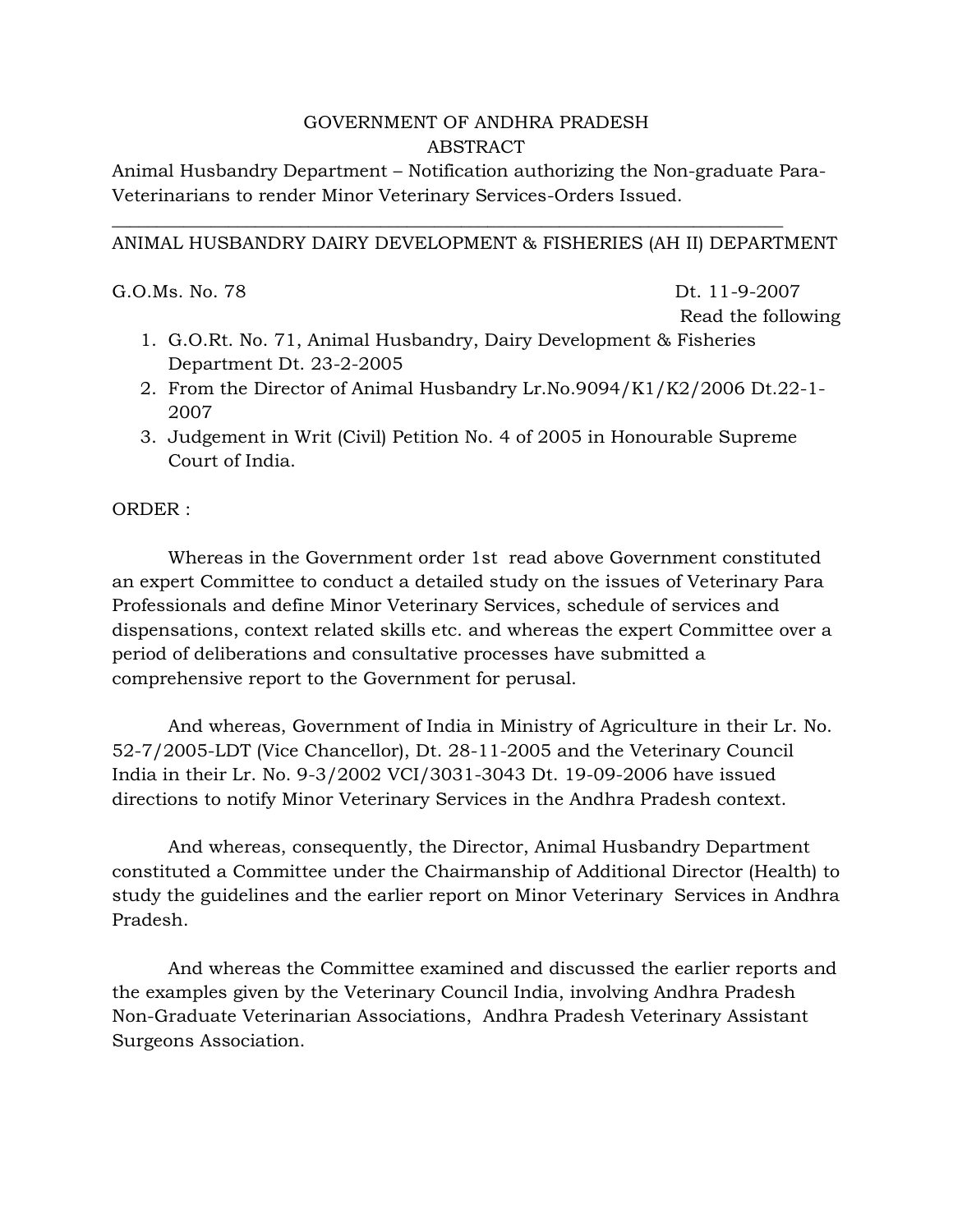And whereas, the said committee appropriately revised the original document earlier submitted by the expert Committee duly incorporating the meaningful suggestions made by the Members of the existing Committee.

And whereas, the Committee also prepared a draft on Minor Veterinary Services in Andhra Pradesh encompasses different categories of personal involved in providing Minor Veterinary Services both at Government and NGO sector and sent to Government for approval.

And whereas, in the judgment 3rd read above, Honourable Supreme Court of India in Writ Petition No. 4 of 2005 filed by Udai Singh Dagar and others against the Union of India and other States while dismissing the Writ Petition has given a direction to the states to issue notification in terms of clause (b) of section 30 of Indian Veterinary Council Act 1984 in the event if any state has not issued such notification.

Government accordingly after careful examination of the matter hereby issue the following notification specifying the Minor Veterinary Services to be rendered by the non-graduate Para-veterinarians in the State.

## **NOTIFICATION**

In exercise of the powers conferred by the Explanation to the proviso to clause (b) of section 20 of the Indian Veterinary Council Act, 1984 (Central Act 52 of 1984) Government of Andhra Pradesh hereby specifies the following minor veterinary services to be rendered by the Non-graduate Para-veterinarians in the Government services or in semi-government organizations namely :

- 1. General extension services such as Management of Cattle, Buffaloes, Sheep, Goat, Swine and Poultry and Fodder.
- 2. Preventive health and disease reporting i.e., diagnosis of common diseases and their treatment including rendering preliminary veterinary aid.
- 3. Performance of operations on animals and birds, which do not involve internal organs.
- 4. All types of vaccinations and prophylactic treatment
- 5. Artificial Insemination and follow up action
- 6. Non-surgical Castration
- 7. Prevention of external and internal parasites
- 8. Diagnosis of Pregnancy and Veterinary First Aid

This notification comes into force from the date of publication in the Gazette.